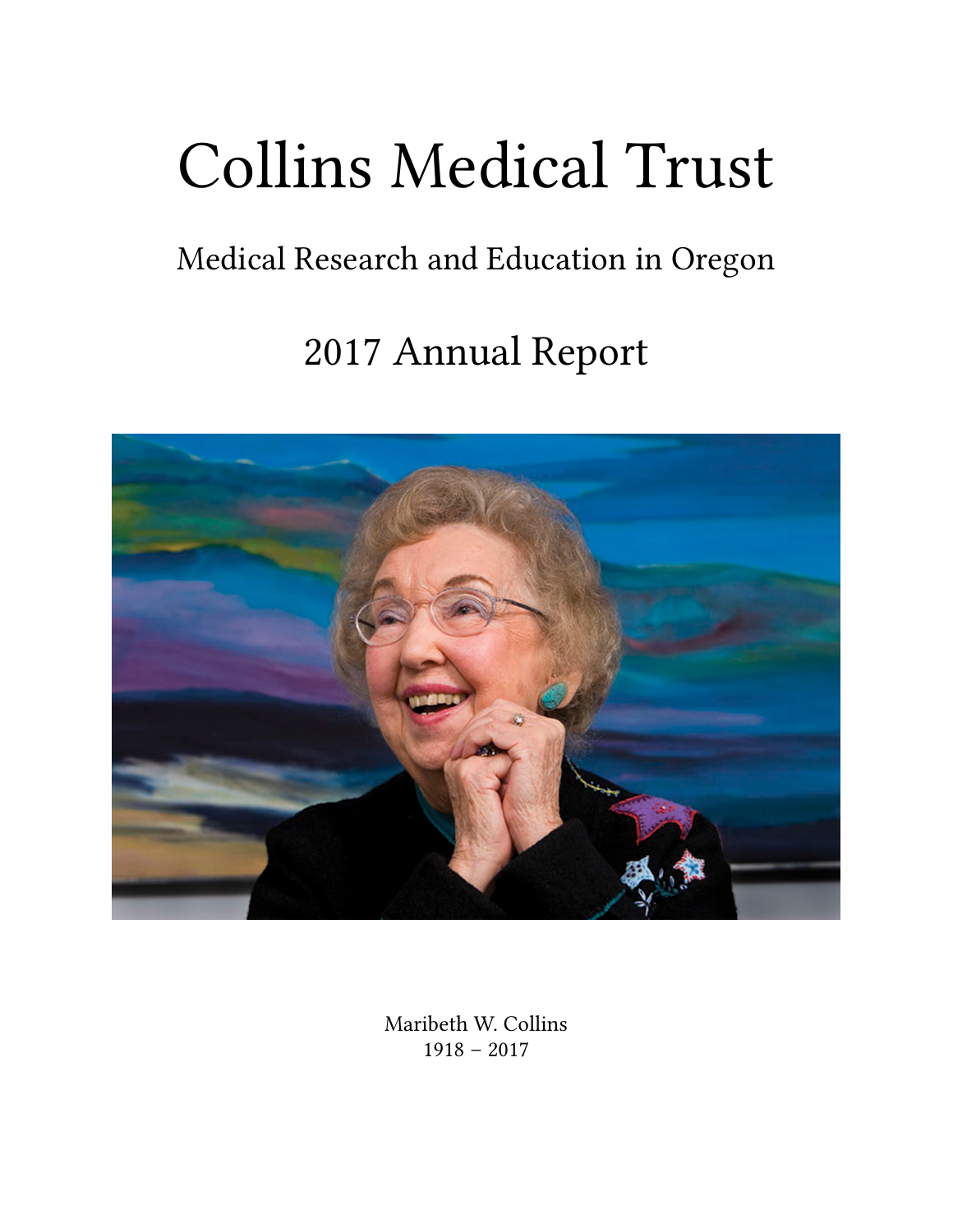### Collins Medical Trust 2017 Annual Report

#### **Purpose and History**

"The principal and income of the trust fund shall be used (a) to aid, further, promote, develop, encourage and sponsor research, experiment and work in the cause, cure and treatment of human diseases or in any field of medical research, and (b) to aid, further and promote medical education."

The Collins Medical Trust was founded by Truman Collins Sr. in the fall of 1956. He was interested in the medical field and wanted to set up a trust that would contribute to medical research and education taking place in Oregon. Contributions were made to the trust over the next ten years or so, and its assets have grown significantly since that time, largely due to the wise investment decisions of the financial adviser, Jim Miller, over the first forty years of the Trust's existence.

Because the Trust makes relatively small grants—typically in the \$25,000 to \$30,000 range—our focus for research has primarily been seed funding for projects that, if successful, will go on to apply to the NIH or to other large funders for later-stage funding. We also like to support researchers at a stage where they are gaining their independence in a supportive environment.

Since its inception, the Collins Medical Trust has made grants totaling about \$10.5 million.

#### **Trustees and Staff**

| Shannon Osieczanek     | Administrator | $(2016 - present)$ |
|------------------------|---------------|--------------------|
| Truman Collins Jr.     | Trustee       | $(1990 - present)$ |
| Dr. Elizabeth Eckstrom | Trustee       | $(2003 - present)$ |
| Dr. Walter McDonald    | Trustee       | $(2005 - present)$ |
| Virginia Tilden, Ph.D. | Trustee       | $(2017 - present)$ |
| <b>Timothy Bishop</b>  | Treasurer     | $(1990 - present)$ |

| <b>Financial Statements</b> | (Fiscal year ending September 30, 2017) <sup>1</sup> |
|-----------------------------|------------------------------------------------------|
|-----------------------------|------------------------------------------------------|

#### **Assets and Liabilities**

#### **Revenue and Expenses**

| Assets:      | 2017         | 2016         | Income:                       | 2017        | 2016          |
|--------------|--------------|--------------|-------------------------------|-------------|---------------|
| Cash         | \$85,000     | \$256,000    | Income (interest & dividends) | \$239,000   | \$228,000     |
| Stocks       | \$9,675,000  | \$8,285,000  | Realized gains                | \$86,000    | \$660,000     |
| Total assets | \$9,760,000  | \$8,541,000  | Unrealized gains              | \$1,411,000 | \$815,000     |
|              |              |              | Total income                  | \$1,736,000 | \$1,703,000   |
| Liabilities  | $(\$57,000)$ | $(\$52,000)$ |                               |             |               |
| Net Assets   | \$9,703,000  | \$8,489,000  | Taxes & investment expense    | $(\$6,000)$ | $(\$9,000)$   |
|              |              |              | Net Investment Income         | \$1,730,000 | (\$1,694,000) |
|              |              |              |                               |             |               |
|              |              |              | Grants - net                  | (\$516,000) | $(\$466,000)$ |
|              |              |              | Net revenue                   | \$1,214,000 | (\$1,228,000) |

<sup>1</sup>Rounded to the nearest thousand.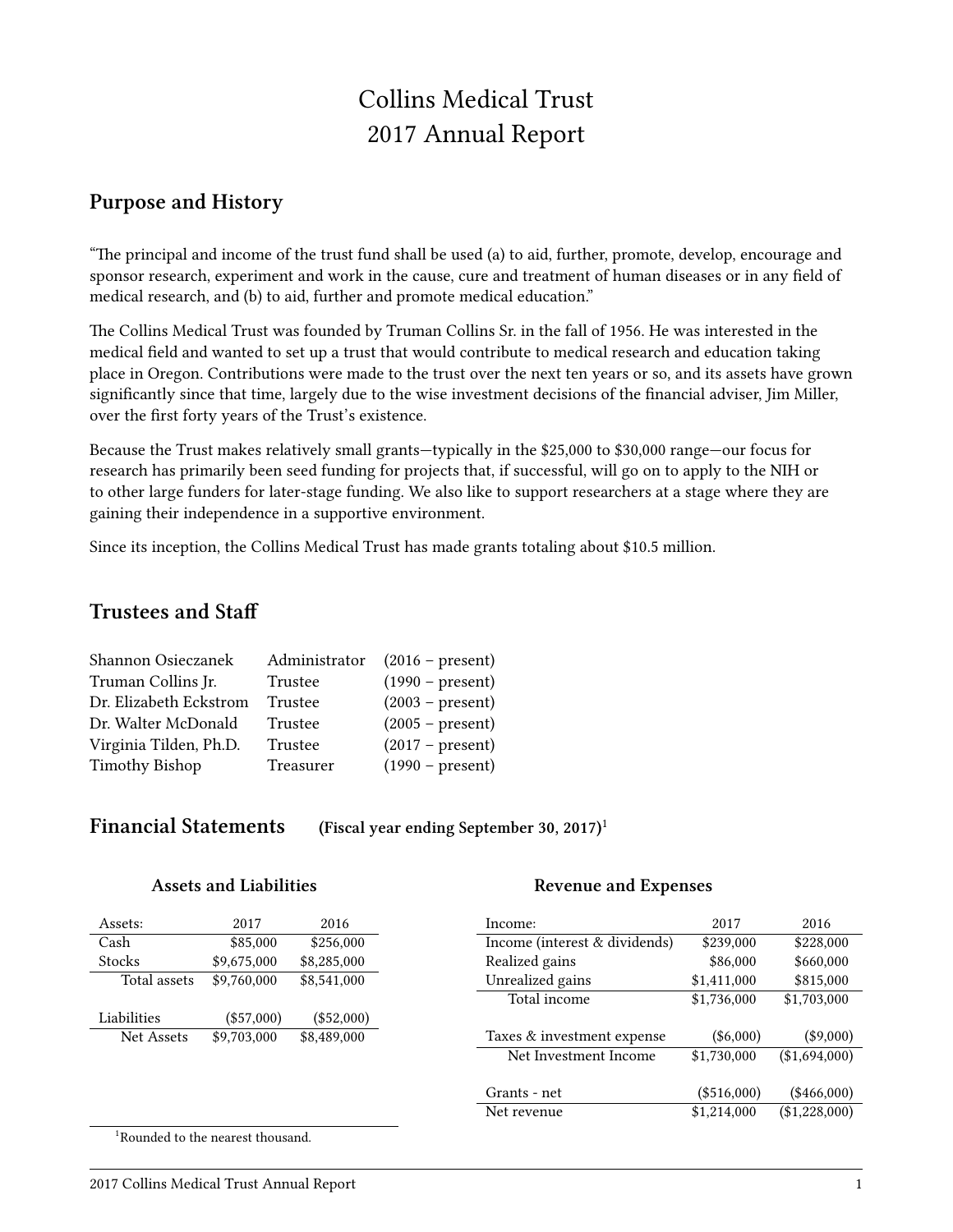### **2017 Grants (October 1, 2016 – September 30, 2017)**

#### **Research**

| Eileen Chang, Ph.D.<br>Why Do Hypotensive Fetuses Have Compromised Hearts?              | <b>OHSU</b> Foundation                                                                                                                   | \$30,000        |
|-----------------------------------------------------------------------------------------|------------------------------------------------------------------------------------------------------------------------------------------|-----------------|
| Penelope Hogarth, M.D.<br>OHSU and OSU Partnering in Portland for Rare Diseases         | <b>OHSU Foundation</b>                                                                                                                   | \$30,000        |
| Milky Kohno, Ph.D.                                                                      | <b>OHSU Foundation</b><br>Reducing Neuroinflammation with Ibudilast and Improving Brain Function in Methamphetamine Dependence           | \$30,000        |
| Jennifer Lillemon, M.D.                                                                 | <b>OHSU</b> Foundation<br>The Effect of a Vaginal Estrogen Ring on the Urinary Microbiome in Postmenopausal Women                        | \$29,986        |
| Allison Lindauer, Ph.D., N.P.<br>Tele-STAR: Extending Caregiver Support                 | <b>OHSU</b> Foundation                                                                                                                   | \$30,000        |
| Anusha Mishra, Ph.D.                                                                    | <b>OHSU</b> Foundation<br>Develop a Viral Vector Construct to Study the Role of Astrocyte Calcium in No-reflow Following Stroke          | \$29,965        |
| Swati Mishra, Ph.D.<br>Type1-Diabetes                                                   | <b>OHSU</b> Foundation<br>$\beta$ Cell Specific Delivery of Harmine using Antibody Directed Nanocarriers for the Targeted Treatment of   | \$30,000        |
| Laura Newell, M.D.                                                                      | <b>OHSU</b> Foundation<br>Placental Growth Factor Enhances the Inflammatory Response by Disrupting microRNA/Polysome Complexes           | \$29,994        |
| Angela Ozburn, Ph.D.                                                                    | <b>OHSU</b> Foundation<br>Targeting the Molecular Clock to Reduce Binge-like Alcohol Drinking                                            | \$30,000        |
| Fikadu Tafesse, Ph.D.<br>Defining the Role of Bioactive Lipids in Zika Virus Infection  | <b>OHSU</b> Foundation                                                                                                                   | \$30,000        |
| Laura Villasana, Ph.D.<br>Role of Neurogenesis on Cognitive Recovery After Brain Injury | <b>OHSU</b> Foundation                                                                                                                   | \$30,000        |
| Kelly Vranas. M.D.<br>Utilization Among Acute Care Patients in Oregon                   | <b>OHSU</b> Foundation<br>The Association of Physicians Orders for Life Sustaining Therapy (POLST) With Healthcare Resource              | \$23,700        |
| Paul Yang, M.D., Ph.D.                                                                  | <b>OHSU Foundation</b><br>Neuroprotective Mechanisms of Dark-Rearing in Retinitis Pigmentosa                                             | \$30,000        |
| Luai Zarour, M.D.                                                                       | <b>OHSU</b> Foundation<br>Evaluation of M $\Phi$ -cancer Cell Hybrids in Circulation During Treatment of Patients with Colorectal Cancer | \$30,000        |
| Andrew Gunderson, Ph.D.                                                                 | Providence Portland Medical Foundation<br>Linking B Cell Immune Phenotype to Radiation Response in Rectal Cancers                        | \$30,000        |
| <b>Total Research:</b>                                                                  |                                                                                                                                          | \$443,645 (87%) |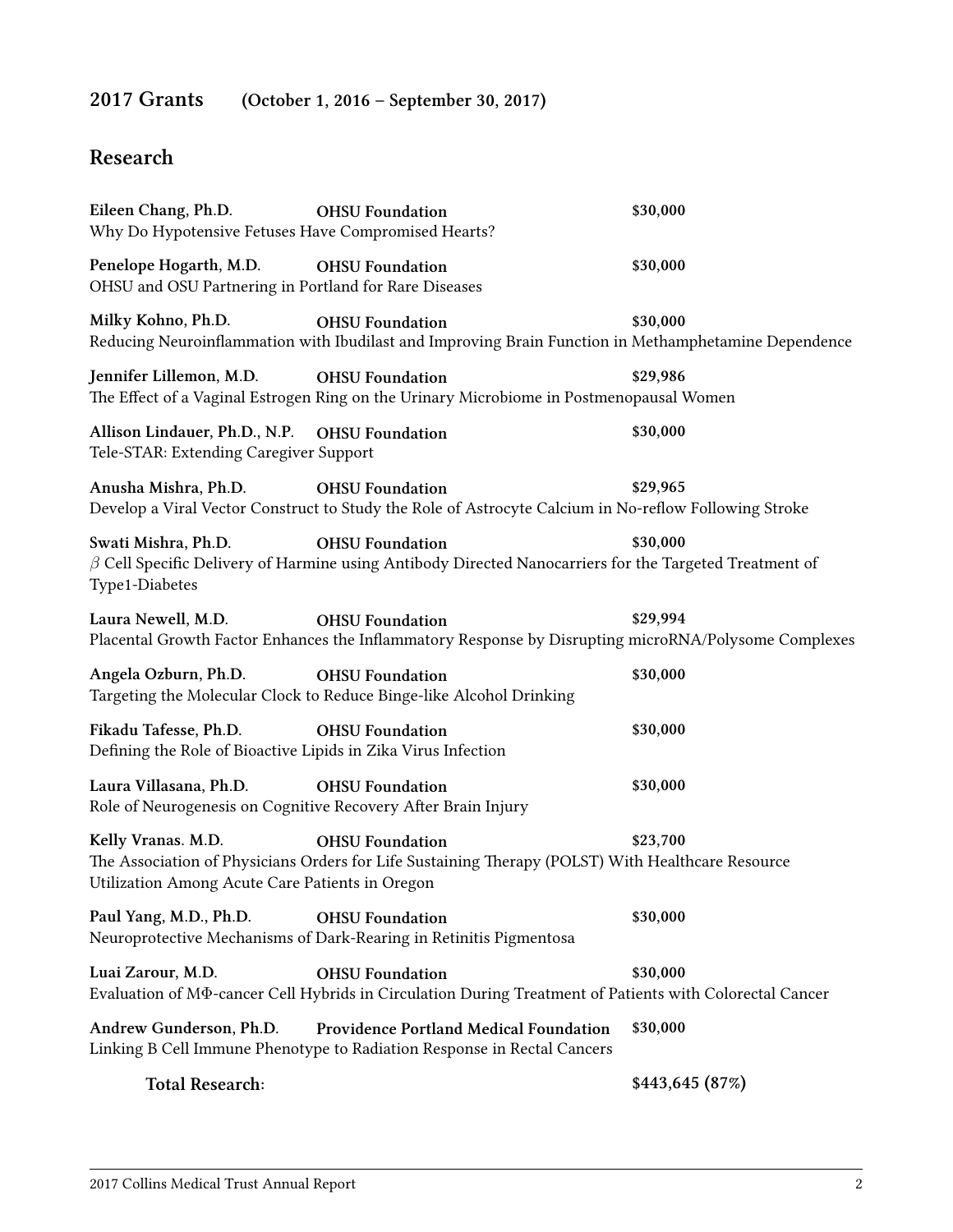#### **Education**

| Linfield School of Nursing<br>\$65,000<br>Paquet Scholarship Fund, Half for Endowment and Half for Current Scholarships. |               |  |  |
|--------------------------------------------------------------------------------------------------------------------------|---------------|--|--|
| <b>Total Education:</b>                                                                                                  | \$65,000(13%) |  |  |
| <b>Total Grants Approved in 2017:</b>                                                                                    | \$508,645     |  |  |

#### **Illustrative Prior Grant Recipients — Text Supplied by OHSU**

It may take years before the outcome of a research project is fully known. The following grants were made in past years. For each, some context and detail is given for the outcome of the project. The summaries of these grants were provided by OHSU.

#### **Cognitive Dysfunction in Heart Failure: The Role of Hypoperfusion and Apolipoprotein E4** Jill Gelow, M.D.

Oregon Health Sciences University \$30,000 awarded in September 2012

The rising prevalence of heart failure (HF) has made this syndrome an important worldwide public heath problem that is extremely costly to health systems. More than 23 million people in the world are diagnosed with HF, including 5 million people in the United States (US). HF results in more than one million hospitalizations and 300,000 deaths annually in the US and is costly to the health care system with direct and indirect costs exceeding \$33 billion each year. It is estimated that up to 50% of HF patients experience cognitive impairment. Cognitive impairment negatively impacts the quality of life of patients with HF and is associated with increased risk of re-hospitalization, progressive physical disability and higher mortality. In preliminary studies at OHSU, we found that the presence of even mild cognitive impairment in HF patients was associated with poor self-care maintenance (the ability of patients to adhere to medications, diet, follow-up appointments) and management (the ability of patients to evaluate and respond to HF symptoms when they occur). Despite the high prevalence and the adverse prognostic implications of cognitive impairment in HF, its basis has been poorly understood.

In 2015, the Collins Medical Trust provided funding to Dr. Gelow for a study in which she sought to determine the influence of cognitive dysfunction, identified using the Montreal Cognitive Assessment (MoCA), on 180-day cardiovascular events. We analyzed data on 246 participants in an observational cohort study of adults with HF. The interview-format MoCA was administered to all participants. Time to first cardiovascular event was assessed as a cumulative end point during the 180 days after enrollment. Cox proportional hazards model was used for analysis of time to first event. The MoCA score was *<* 26 for 91 patients (37%). Patients with a MoCA score *<* 26 were more likely to have a cardiovascular event at 180 days. MoCA score *<* 26 remained an independent predictor of cardiovascular event risk at 180 days when adjusted for the Seattle Heart Failure Model Score and the Charlson comorbidity index (hazard ratio 1.7, 95% confidence interval 1.1 to 2.6,  $p = 0.03$ ).

In conclusion, in patients with HF, cognitive dysfunction identified with a MoCA score of *<* 26 is associated with increased risk of cardiovascular events at 180 days. The findings of this study have important clinical implications. We were able to demonstrate that the MoCA can identify a high-risk group of HF patients that may benefit from more intensive follow-up. This has influenced clinical practice as HF cardiologists had not routinely utilized the MoCA. To further demonstrate the impact of MoCA, we conducted further research to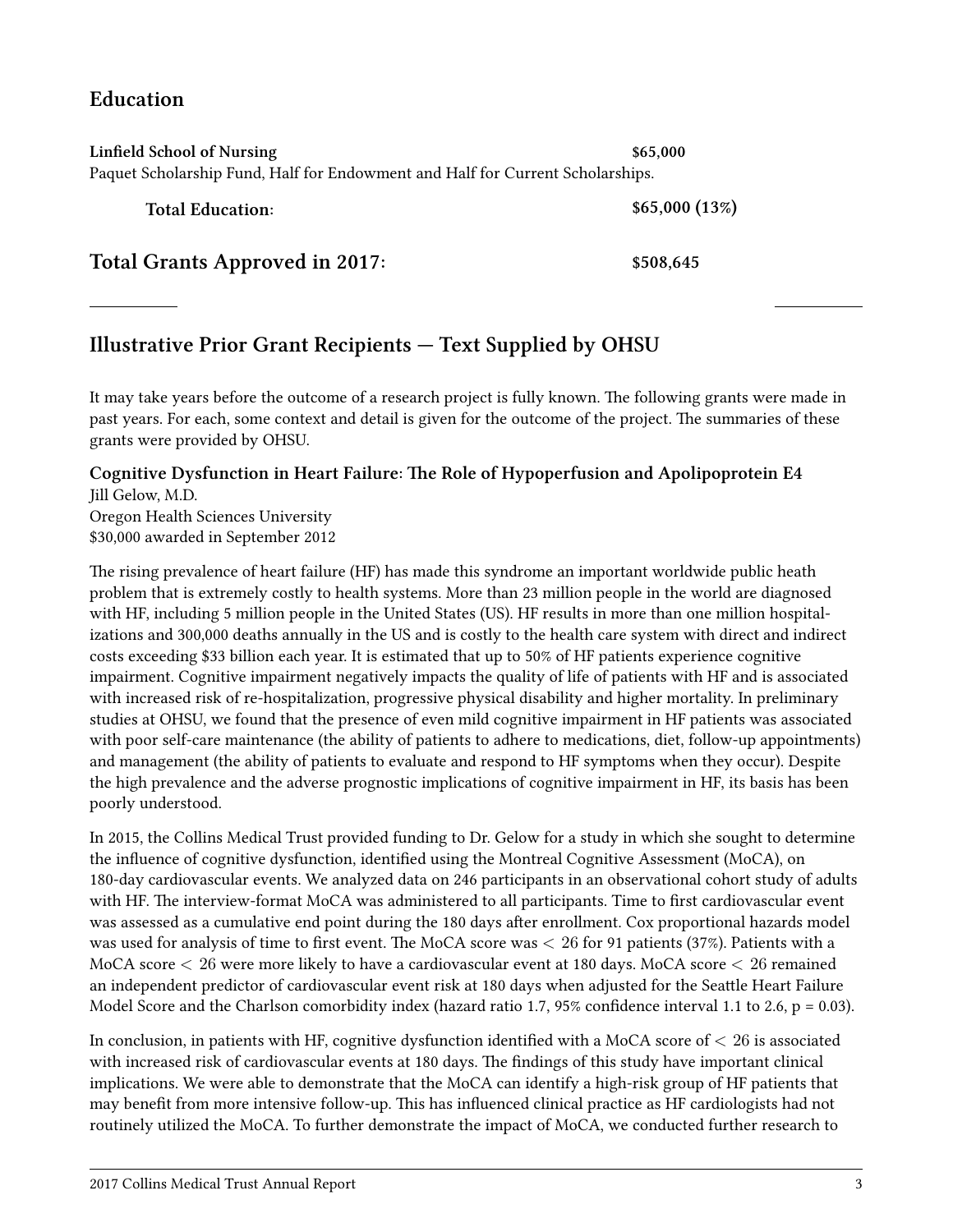examine cognitive function in heart failure patients undergoing left ventricular assist device implantation.

Since completion of this project, I have published our work on cognitive dysfunction in heart failure: Gelow JM, Mudd JO, Chien CV, Lee CS. Usefulness of cognitive dysfunction in heart failure to predict cardiovascular risk at 180 days. Am J Cardiol. 2015; 115: 778–782. I have also been positioned to engage in multidisciplinary research activities at Oregon Health and Science University in the area of heart failure, including authorship on 15 subsequent publications([https://www.ncbi.nlm.nih.gov/pubmed/?term=gelow\)](https://www.ncbi.nlm.nih.gov/pubmed/?term=gelow).

#### **Central adenosine A1 receptor activation induces a hypothermic and hypometabolic state — a mechanism for the induction of therapeutic hypothermia**

Domenico Tupone, Ph.D. Oregon Health Sciences University \$30,000 awarded in September 2012

Stroke is the second leading cause of the death in the world and third in the US, accounting for nearly 800,000 deaths annually, including 1̃20/100,000 individuals in Oregon. The direct medical cost of stroke in USA was estimated at \$18.8 billion in 2008. Included in this cost is the care of those who survive their stroke: only 10% recover almost completely, 25% with minor impairments and 40% of stroke victims experience moderate to severe impairments requiring special care. The prolonged lack of oxygen (hypoxia) that occurs when a blood clot or plaque blocks a major artery feeding the brain (stroke) or the heart (heart attack) produces an area of tissue death (infarct) that is determined by the length of time that the blood supply is compromised (ischemia) and by the area of tissue that the obstructed artery normally supplies with oxygen. In the case of a stroke, the resulting neuronal death, often in the cortex of the brain, results in neurological outcomes characterized by a loss of the function (motor control, speech, sight, etc.) performed by the affected area. Since 87% of all strokes are ischemic, reducing the area of infarction after stroke provides an important therapeutic target to improve recovery of function and reduce the disability consequent to stroke.

In 2012, the Collins Medical Trust provided funding to Dr. Tupone to support a research project that proposed to use a pharmacological approach to interrupt these CNS "cold-defense" mechanisms and thus allow body temperature to fall to therapeutic levels upon exposure to a cooled environment. The two aims of this project were: 1) to produce a model of pharmacologically-induced hypothermia in rat, and 2) to determine the protection that this pharmacologically-induced hypothermia might provide against the brain damage following ischemic stroke.

The first aim was accomplished by showing that the central administration of an adenosine A1 receptor agonist induces a profound hypothermia in rats exposed to a mildly cool ambient temperature. Although rats do not hibernate, this hypothermia and the accompanying physiological changes resembled the torpor-like state in hibernating animals. The results of this study were published in The Journal of Neuroscience (J. Neurosci., 33: 14512–14525, 2013). The project had a big impact in the research community and gave me the opportunity to present the result to different meetings: (1) Summer Research Conference entitled "Neural Mechanisms in Cardiovascular Regulation" sponsored by the Federation of American Societies for Experimental Biology (FASEB), 2013 in Oregon, US; (2) International Union of Physiological Sciences (IUPS), 2013 in Birmingham, UK; (3) International Society for Autonomic Neuroscience (ISAN), 2013 in Giessen, DE. The quality and the novelty of these results also allowed me to receive several awards to travel to these meetings: American Journal of Physiology (AJP) travel award (\$1,000), Tartar Fellowship Award (\$2,000), ISAN travel award (\$600) and FASEB Travel Award (\$865). The publication of this study also received media attention, resulting in interviews and subsequent reports from Science News and from the Korean popular science magazine, Donga-Science.

Significant progress was made on the second aim of the project showing that pharmacological hypothermic treatment could reduce the cortical infarct volume in the middle cerebral artery occlusion model of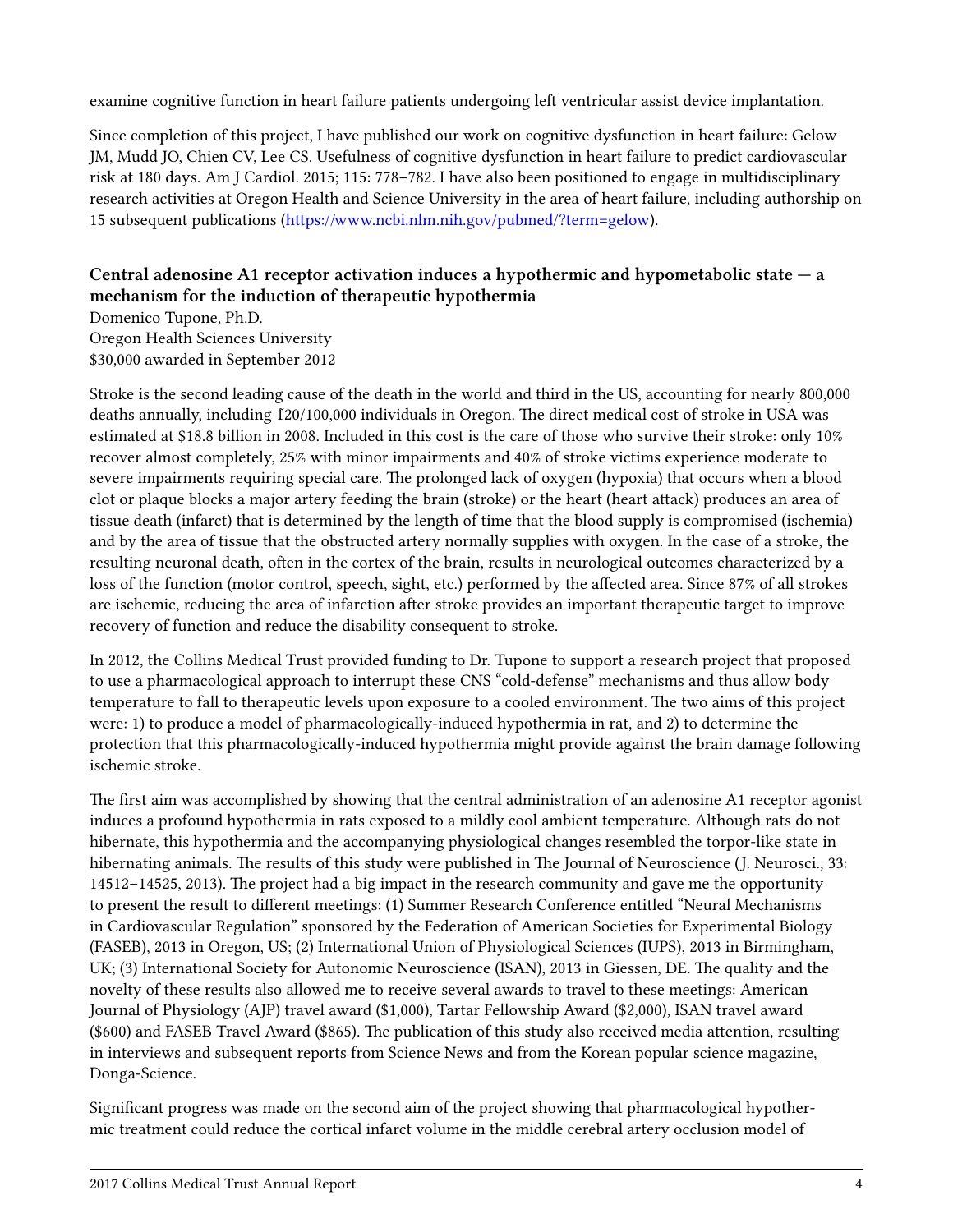stroke. These preliminary data were also presented at the above-mentioned meetings and were included as preliminary data for an NIH R01 grant application.

The overall project and some of the preliminary experiment obtained in the first aim of the study, sparked some new ideas about the thermoregulatory mechanisms involved in the regulation of the hypothermia. I discovered together with my collaborators, a new thermoregulatory paradigm which we have named *Thermoregulatory Inversion*. Briefly, exposure to cold normally elicits shivering and activation of brown adipose tissue (thermogenesis) to increase body temperature, while exposure to a warm environment inhibits those functions, which allows mammals to maintain a stable body temperature. During thermoregulatory inversion, responses to cold and warm exposure are inverted and then exposure to cold will produce inhibition of thermogenesis while exposure to warm enhances thermogenesis. This inverted state can represent the mechanism leading the entrance to a hibernating/torpid state and can be triggered in non-hibernating animal by the activation of adenosine A1 receptors (A1AR) in the brain (Tupone D. et al., 2017).

The preliminary data for this study was used to submit an NIH R01 proposal that was awarded to me in June 2017. The proposed study explores the brain neuronal circuits mediating this state of thermoregulatory inversion, and the result of this work could lead to pharmacological tools for rapid and controllable induction of therapeutic hypothermia to be used in treatment of ischemic stroke or intractable fevers.

#### **Policies and Procedures**

The Collins Medical Trust was established in 1956 by Truman W. Collins as a tax-exempt charitable trust under the laws of the State of Oregon. It is recognized by the Internal Revenue Service as tax-exempt under Section 501(c)(3) of the Internal Revenue Code and has been classified as a private foundation under Section 509(a) of the Code. The Trust is directed by a Board of Trustees.

#### **Policies**

The Original Trust document states that monies from the Trust shall be used:

"To aid, further, promote, develop, encourage and sponsor research, experiment and work in the cause, cure and treatment of human disease or in any field of medical research, and

To aid, further and promote medical education."

With this statement as a guide, and having knowledge of the desires and concerns of the Trustor, Mr. Collins, and applicable laws, the Trustees over the ensuing years have established the following *general guidelines* under which grant requests are considered:

- 1. Disbursements are made only to organizations which have established their tax-exempt status with the U.S. Treasury Department and are operated exclusively for scientific and/or educational purposes.
- 2. Preference is given to projects and programs conducted by qualified organizations within the State of Oregon.
- 3. Funds cannot be paid directly to or for the benefit of any specific individual. This does not preclude grants to qualified institutions for organized scholarship programs. Education is generally geared toward the education of health care professionals.
- 4. Grants for annual operating budgets or for deficit financing are not favored.
- 5. Disbursements are normally not made to "Private Foundations", as defined in the Internal Revenue Code.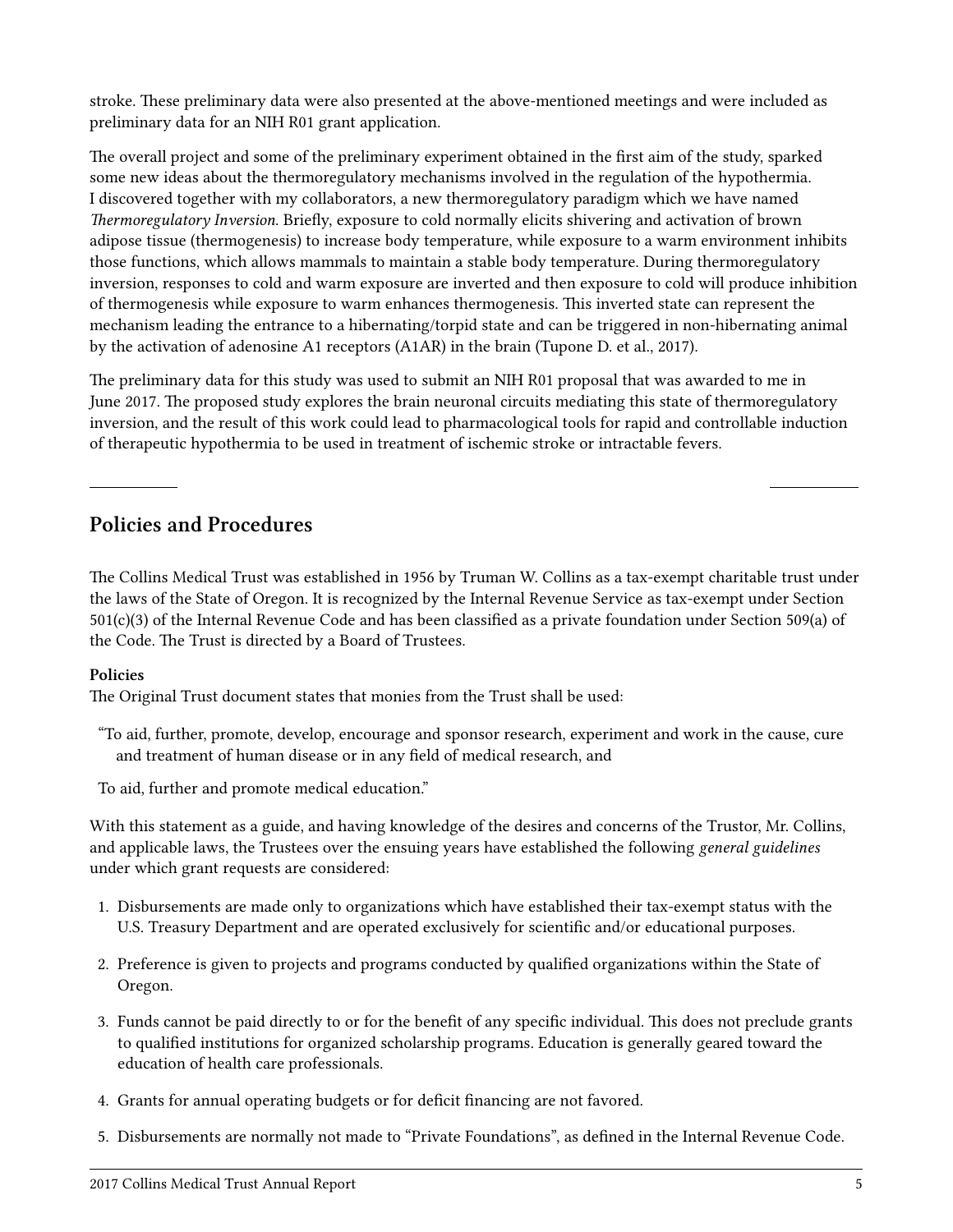- 6. The Trust will not support efforts to influence legislation or other political action.
- 7. In considering projects or programs involving substantial funds, the Trust prefers to participate with other donors and expects the applicant to seek additional support.
- 8. Research involving human subjects, animals, or recombinant DNA must be approved by the appropriate institutional review board (IRB/IACUC/IBC). Investigators are encouraged to submit this application simultaneously but it is not a requirement. Note that no funds will be distributed until IRB/IACUC/IBC approval is obtained.

Preference is given to projects or proposals where the researcher/investigator is newly embarking on their research career and is clearly supported by their respective mentor(s).

#### **Submission Procedures**

Requests for information and applications for grants from the Collins Medical Trust should be presented in writing. Applications need not be formal and should include an Executive Summary suitably brief to present the necessary facts about the applying organization and the project for which the grant is being sought, supported by sufficient technical detail to present a clear picture of the project and expected outcomes. Project outcomes should be clearly articulated, along with an evaluation plan that will determine how successful the project was in attaining its objectives.

The application should include (If the Trustees believe further information is required, they may request an interview with a principal of the applicant and/or a visit to the applicant's facility):

- 1. The exact name of the organization or agency making application, and the specific date when requested funds will be required.
- 2. A copy of the letter from the Treasury Department of the United States which grants tax exempt status; also a statement that the applicant is classified as "Not a Private Foundation", as defined in the Internal Revenue Code.
- 3. The nature of the project for which funds are requested. Projects seeking funding for symposiums, seminars or conferences should contain details regarding course evaluations.
- 4. Curriculum vitae of the investigator(s). NIH format is preferred.
- 5. Junior investigators should identify and provide evidence of an established mentor relationship as well as submit a letter of support from their primary mentor(s).
- 6. MD's should substantiate 'protected' time for research.
- 7. Bibliography supporting the project.
- 8. In research projects involving human subjects, the status of IRB approval should be included.
- 9. A budget for the proposed project.
- 10. Estimated total of funds required for the proposed project and the amount sought from the Collins Medical Trust.
- 11. Anticipated source of balance required in excess of funds requested from the Collins Medical Trust.
- 12. Other sources being approached for financial assistance for the project.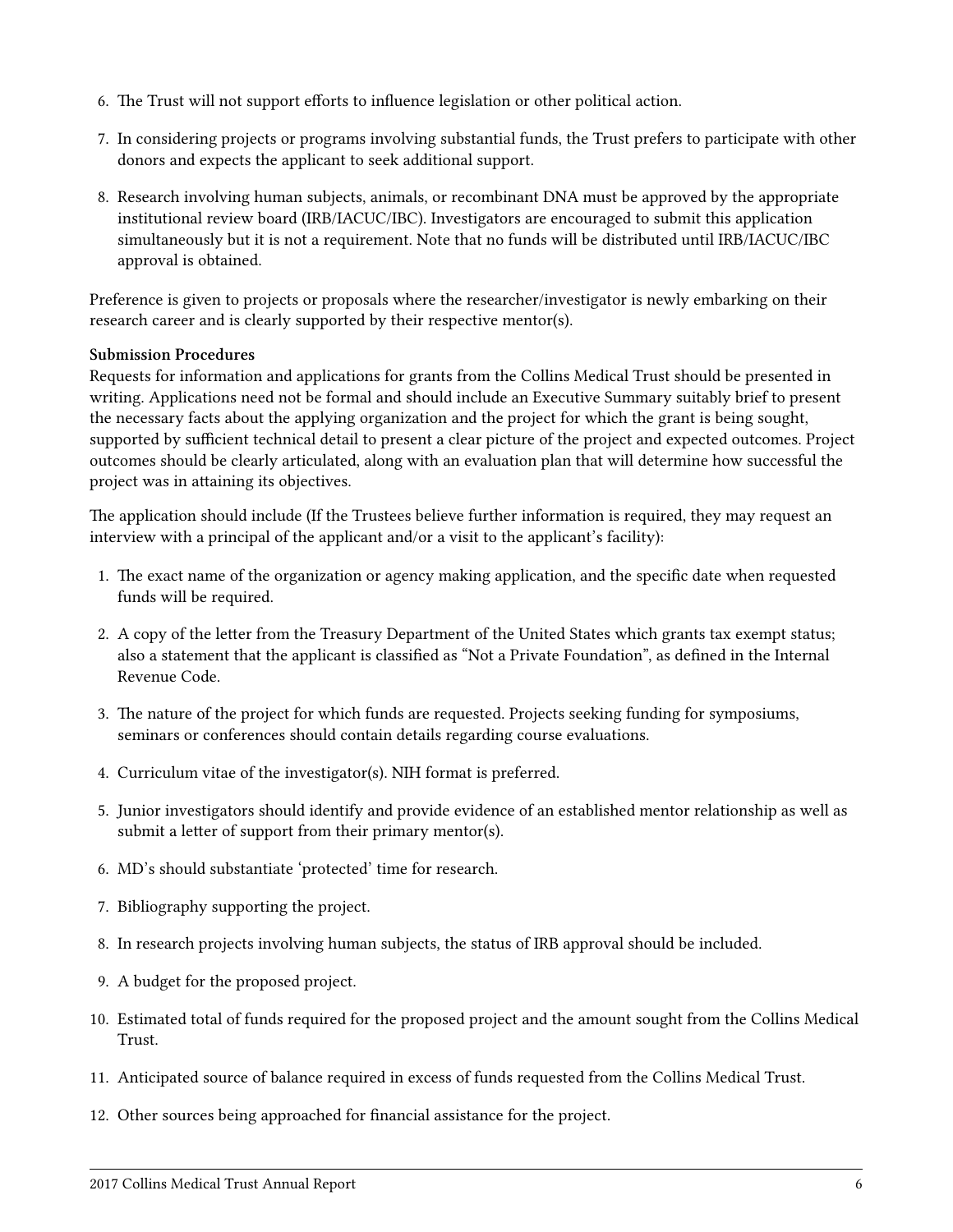Electronic submission (preferred): via email to [CMT@collinsmedicaltrust.org](mailto:CMT@collinsmedicaltrust.org) (.pdf format preferred).

Hard copy submission: Submit the *original and 1 photocopy* of the proposal (including any supporting documentation). Mail to:

Shannon Osieczanek, Administrator Collins Medical Trust 29100 S.W. Town Center Loop, Suite 300 Wilsonville, OR 97070 (503) 826-5230 [CMT@collinsmedicaltrust.org](mailto:CMT@collinsmedicaltrust.org) <http://www.collinsmedicaltrust.org/>

#### **Replies to Applications**

The Trustees meet *three times a year*, in January, May and September. Requests should be submitted by the *last business day of the month preceding* these months to receive timely consideration. It is not possible to react to emergency requests for crash programs. When an application has finally been acted upon by the Trustees, it will be accepted or rejected in writing sent to the mailing address of the applicant by the first week in the following month.

#### **Reports**

The organization receiving a grant from the **Collins Medical Trust** has a responsibility to report on the use of the funds granted. Unless otherwise indicated at the time disbursement is made, reports are requested to be made annually until a year after the project has been completed. These reports should cover not only progress, but also evaluate the results being achieved. Additionally, throughout the duration of the project, any substantial changes in scope, personnel, or funds that are re-directed from the original purpose, should be reported to the Administrator of the Collins Medical Trust for approval by the Trustees at their next regularly scheduled meeting. Lastly, the Collins Medical Trust expects acknowledgment, primarily in scientific publications, for their contribution in support of the project.

#### **Trustee Biographies**

#### **Walter J. McDonald, M.D., M.A.C.P.**

Walter received his undergraduate education at Williams College and his MD degree at the University of Michigan. Following a residency in internal medicine at Oregon Health Sciences University, he returned to Michigan for training in Endocrinology. He is certified in both internal medicine and endocrinology.

Walter was the Chief of Medicine at the Portland Oregon VA Medical Center for 12 years beginning in 1979. He then assumed the role of Associate Dean for Education at the Oregon Health Sciences University. In 1995 he became the CEO of the American College of Physicians. In 2002 he assumed the role of CEO of the Council of Medical Specialty Societies, a position he held until 2008.

Walter is the vice president for QHC Advisory, a consulting firm based in New York.

He is a member of Alpha Omega Alpha and has been elected as a Master of the ACP. He has been recognized by Oregon Health Sciences University as Alumnus of the Year (1998) and has been recognized by a number of organizations for both his teaching and leadership skills.

His primary interests include quality improvement, continuing and graduate medical education, and professionalism.